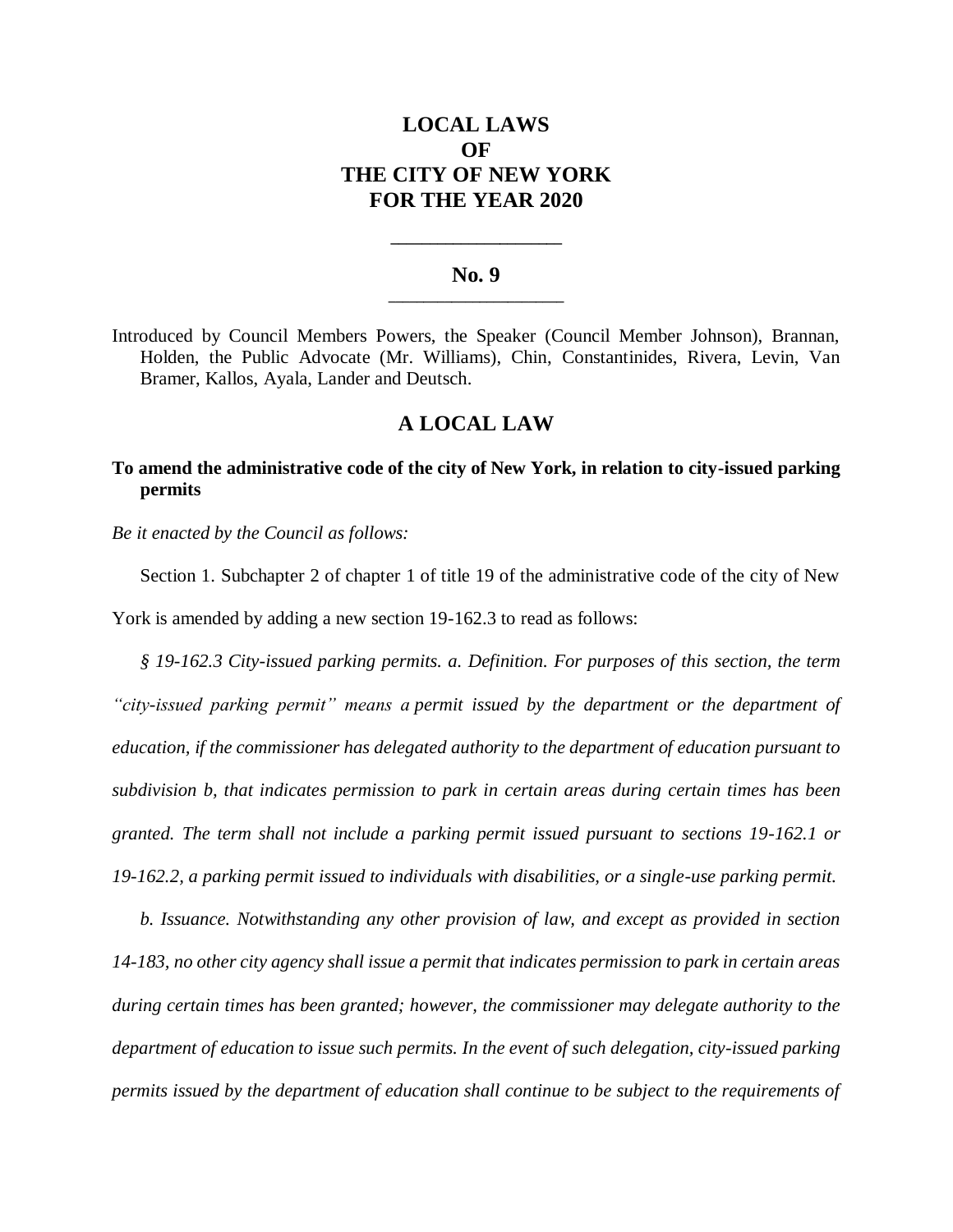*subdivisions c, d, e, f, h, and i and any applicable rules promulgated by the department pursuant to subdivision g.*

*c. Term. A city-issued parking permit shall be valid for no more than one year unless suspended or revoked.* 

*d. Application. 1. Each person applying for a city-issued parking permit or renewal thereof on behalf of themselves, their agency or non-profit entity shall file an application in such form and detail as the commissioner may prescribe, which may include inputting the required information into a permit application system.* 

*2. An application for a city-issued parking permit or renewal thereof shall include, but need not be limited to, the following information:* 

*(a) if applying on behalf of a city agency, the name of the city agency and the employee's relationship to such agency if issued to an individual;*

*(b) the license plate number of the vehicle or vehicles to be associated with such permit when associated with a specific vehicle or vehicles; and*

*(c) a statement articulating the justification for the permit need.* 

*3. Upon the approval of an application, the department shall issue a city-issued parking permit to the applicant that may only be used with the vehicle or vehicles identified on such application when the permit is to be used with specific vehicles.* 

*4. City-issued parking permits shall not be transferrable to another person or vehicle if issued to a specific individual or vehicle.* 

*5. Whenever any information provided on such an application has changed, such agency shall notify the department within 10 days of such change.*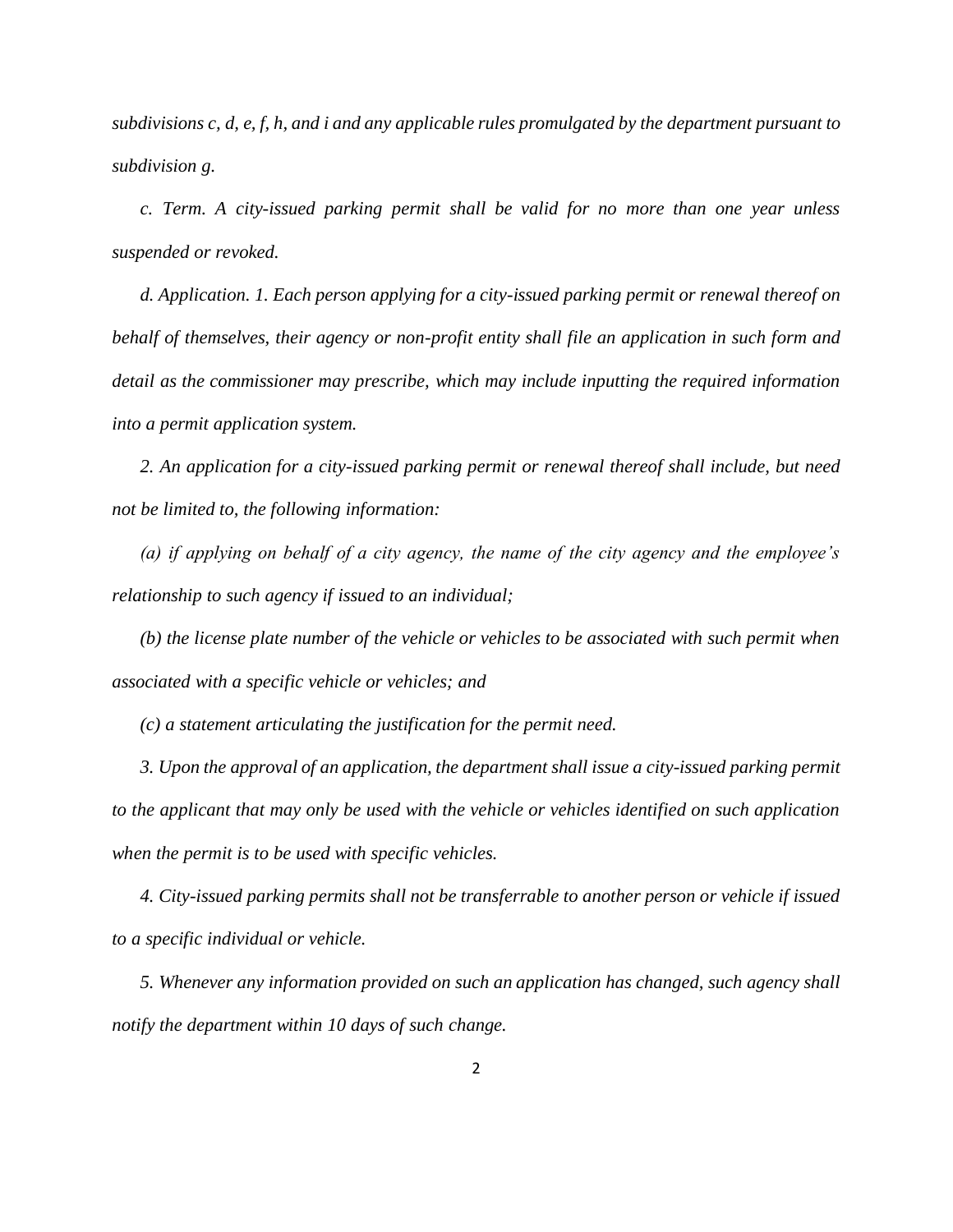*e. Form of permits. A city-issued parking permit may be a physical permit or a programmable feature associated with a license plate number and shall contain the name of the sponsoring city agency, the expiration date of the permit, and a unique identifier or other technology designed to allow the city to detect valid permits. Such permit may contain any additional information or features as required by the department.*

*f. Permissible uses. 1. Parking with a city-issued parking permit shall be permitted in areas specified on or programmed into the permit and may allow for parking in some or all of the following areas:*

*(a) at parking meters;*

*(b) in truck loading and unloading zones;*

*(c) in "no standing/parking" areas except "authorized vehicles" or "authorized vehicle only", when such permit authorizes such use; and*

*(d) in "no parking" areas.*

*2. Parking with a city-issued parking permit shall not be permitted in the following areas, in addition to any areas designated by rule or specified on or programmed into the permit:*

*(a) "no standing" areas;*

*(b) "no stopping" areas;*

*(c) fire hydrants;*

*(d) bus stops;*

*(e) areas where such parking would constitute double parking;*

*(f) driveways;*

*(g) bridges and highways; and*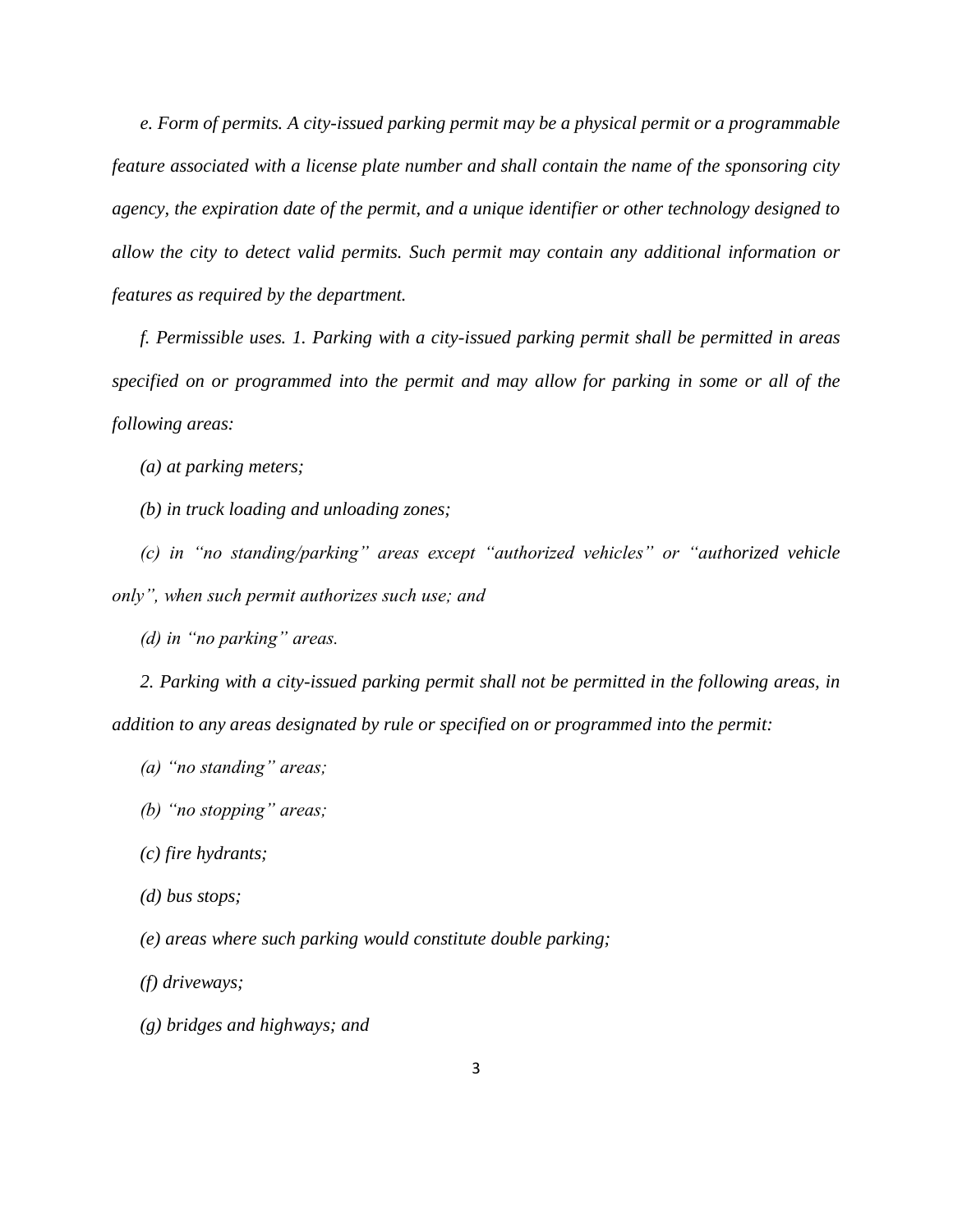*(h) carsharing parking spaces.*

*g. Rules. The department may promulgate such rules as are necessary to implement the provisions of this section.*

*h. Violations. Any violation of subdivision d of this section involving a material false statement or material fact concealed in connection with an application for a city-issued parking permit or renewal thereof shall upon conviction thereof be punishable by a civil penalty of not less than \$250 nor more than \$1,000. Civil violations issued pursuant to this section shall be adjudicated at the environmental control board or any tribunal established within the office of administrative trials and hearings designated by the commissioner.*

*i. Posting information. No later than January 31, 2021, the department and agencies delegated to issue parking permits by the commissioner shall post information online regarding the issuance of city-issued parking permits, including, but not limited to, the number of applications submitted and the number of such permits issued in the previous year, disaggregated by the sponsoring city agency in the case of the department. Such information shall be updated at least annually.*

§ 2. Chapter 1 of title 14 of the administrative code of the city of New York is amended by adding a new section 14-183 to read as follows:

*§ 14-183 Parking permits issued by the police department. a. The department may issue parking permits to city, state, or federal law enforcement agencies that indicate permission to park in certain areas during certain times has been granted.* 

*b. Such permits shall be valid for no more than one year unless suspended or revoked.* 

*c. 1. Except for department fleet vehicles, an application for a parking permit or renewal thereof shall include, but need not be limited to, the following information:*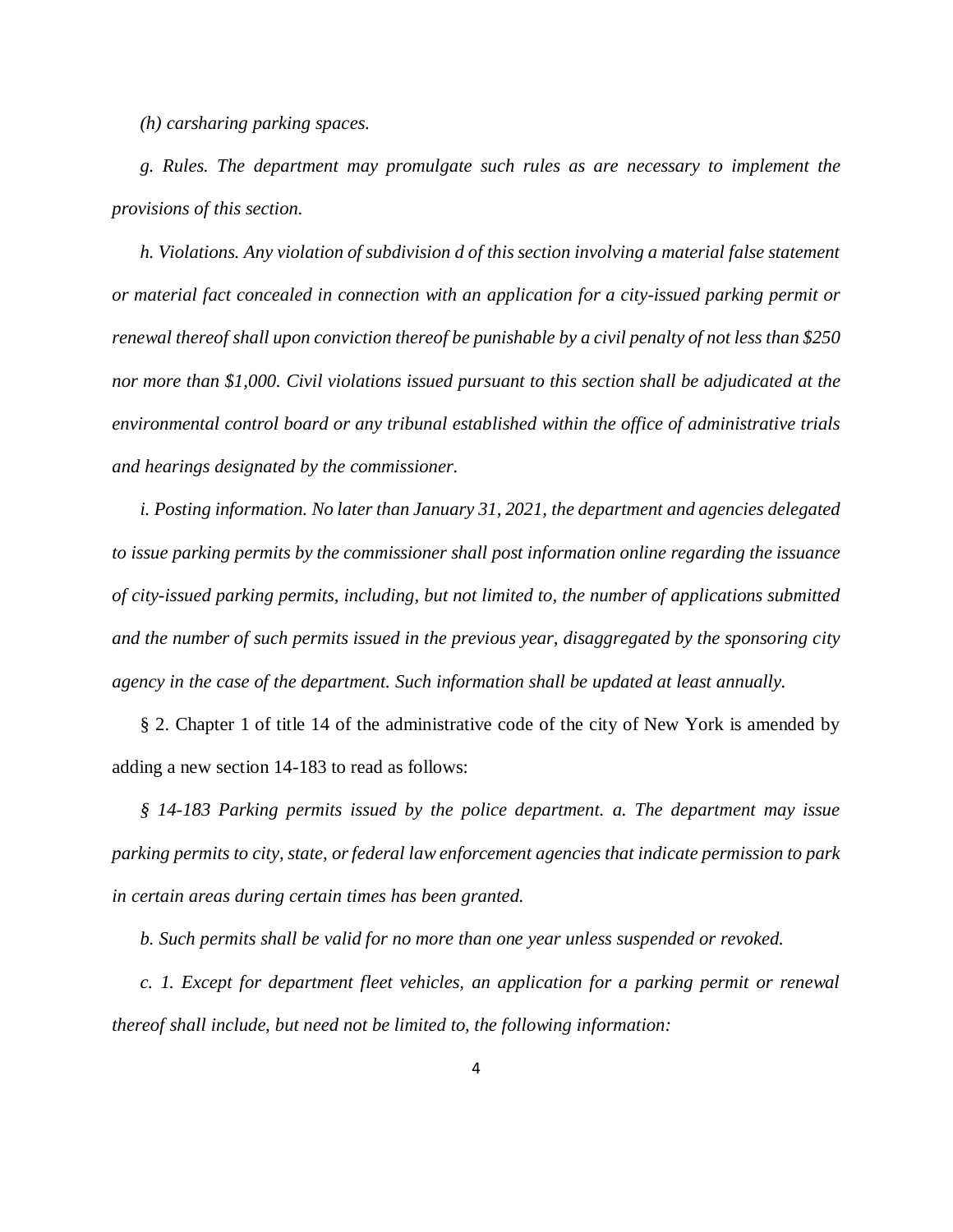*(a) the name of the applicant ;*

*(b) the license plate number of the vehicle or vehicles to be associated with such permit; and (c) a statement articulating the justification for the permit need.* 

*2. Upon the approval of an application, the department shall issue a parking permit to the applicant that may only be used in the vehicle identified on such application.* 

*3. Parking permits shall not be transferrable to another person or vehicle.* 

*4. Whenever any information provided on such an application has changed, the permittee shall notify the department within 10 days of such change.*

*d. A parking permit may be a physical permit or a programmable feature associated with a license plate number. Such permit issued to a city shall contain the name of the agency. Such permit issued to an agency of the United States shall indicate that such permit is issued for federal law enforcement purposes. Such permit issued to an agency of the state of New York shall indicate that such permit is issued for state law enforcement purposes. All parking permits shall contain at least the expiration date of the permit and a unique identifier or other technology designed to allow the city to detect valid permits.* 

*e. 1. Parking with a permit shall be permitted in areas specified on or programmed into the permit, and may allow for parking in some or all of the following areas:*

*(a) at parking meters;*

*(b) in truck loading and unloading zones;*

*(c) in "no standing/parking" except "authorized vehicles" or "authorized vehicle" only, when such permit authorizes such use; and*

*(d) in "no parking" areas.*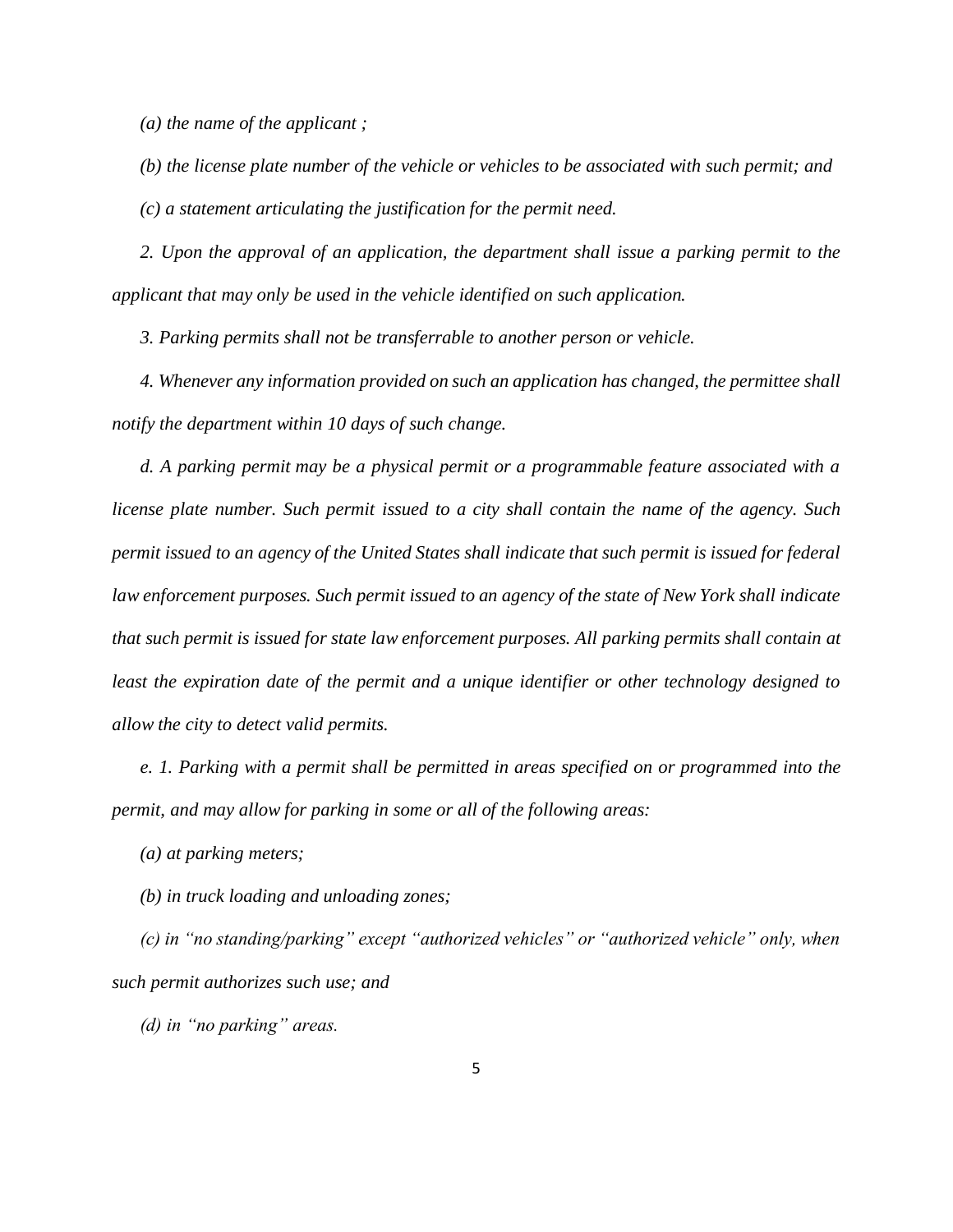*2. Parking with a permit shall not permitted in the following areas:*

- *(a) "no standing" areas;*
- *(b) "no stopping" areas;*
- *(c) fire hydrants;*
- *(d) bus stops;*

*(e) areas where such parking would constitute double parking;*

*(f) driveways;*

*(g) bridges and highways;*

*(h) carsharing parking spaces; and*

*(i) any other location as designated by the commissioner, taking into consideration traffic rules promulgated by the department of transportation after the effective date of this law.*

*f. The department may promulgate such rules as are necessary to implement the provisions of this section.*

*g. Any violation of subdivision c of this section involving a material false statement or material fact concealed in connection with an application for a parking permit or renewal thereof shall upon conviction thereof be punishable by a civil penalty of not less than \$250 nor more than \$1,000. Civil violations issued pursuant to this section shall be adjudicated at the environmental control board or any tribunal established within the office of administrative trials and hearings designated by the commissioner.*

*h. No later than January 31, 2021, the department shall post information online regarding the issuance of city-issued parking permits, including, but not limited to, the number of applications*